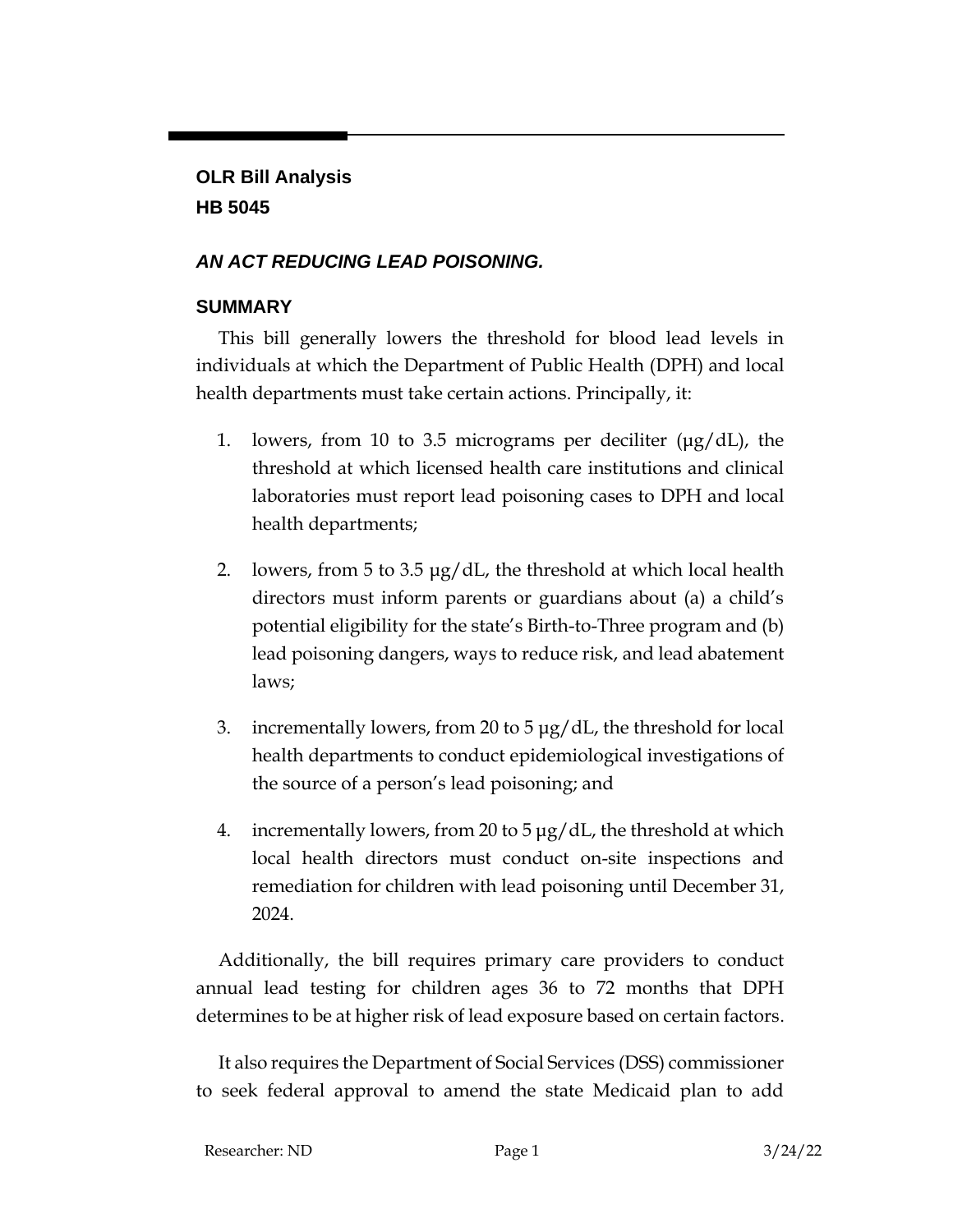services she deems necessary to address the health impacts of high childhood blood lead levels in Medicaid-eligible children.

Lastly, the bill makes technical and conforming changes.

EFFECTIVE DATE: January 1, 2023

# **LEAD POISONING PREVENTION AND ABATEMENT** *Reporting Blood Lead Levels (§ 1)*

# By law, licensed health care institutions and clinical laboratories must report to DPH and local health departments within 48 hours after receiving or completing a report of a person with blood lead levels that meet a specified threshold. The bill lowers the threshold amount from

#### 10 to 3.5 μg/dL.

#### *Providing Information to Affected Parents and Guardians (§ 1)*

By law, local health directors must inform parents or guardians about (1) a child's potential eligibility for the state's Birth-to-Three program and (2) lead poisoning dangers, ways to reduce risks, and lead abatement laws. Under current law, directors must provide the information:

- 1. after receiving a report from a clinical laboratory or health care institution that a child has been tested with a blood lead level of at least 10 μg/dL, or any other abnormal body lead level or
- 2. when a child is known to have a confirmed venous blood lead level of at least 5 μg/dL.

The bill lowers these threshold amounts to 3.5 μg/dL.

Existing law, unchanged by the bill, requires the local health director to provide the information to the parent or guardian only once, after the director receives the initial report.

## *On-Site Inspections and Remediation (§ 1)*

Current law requires local health directors to conduct on-site inspections and remediation for children with lead poisoning if: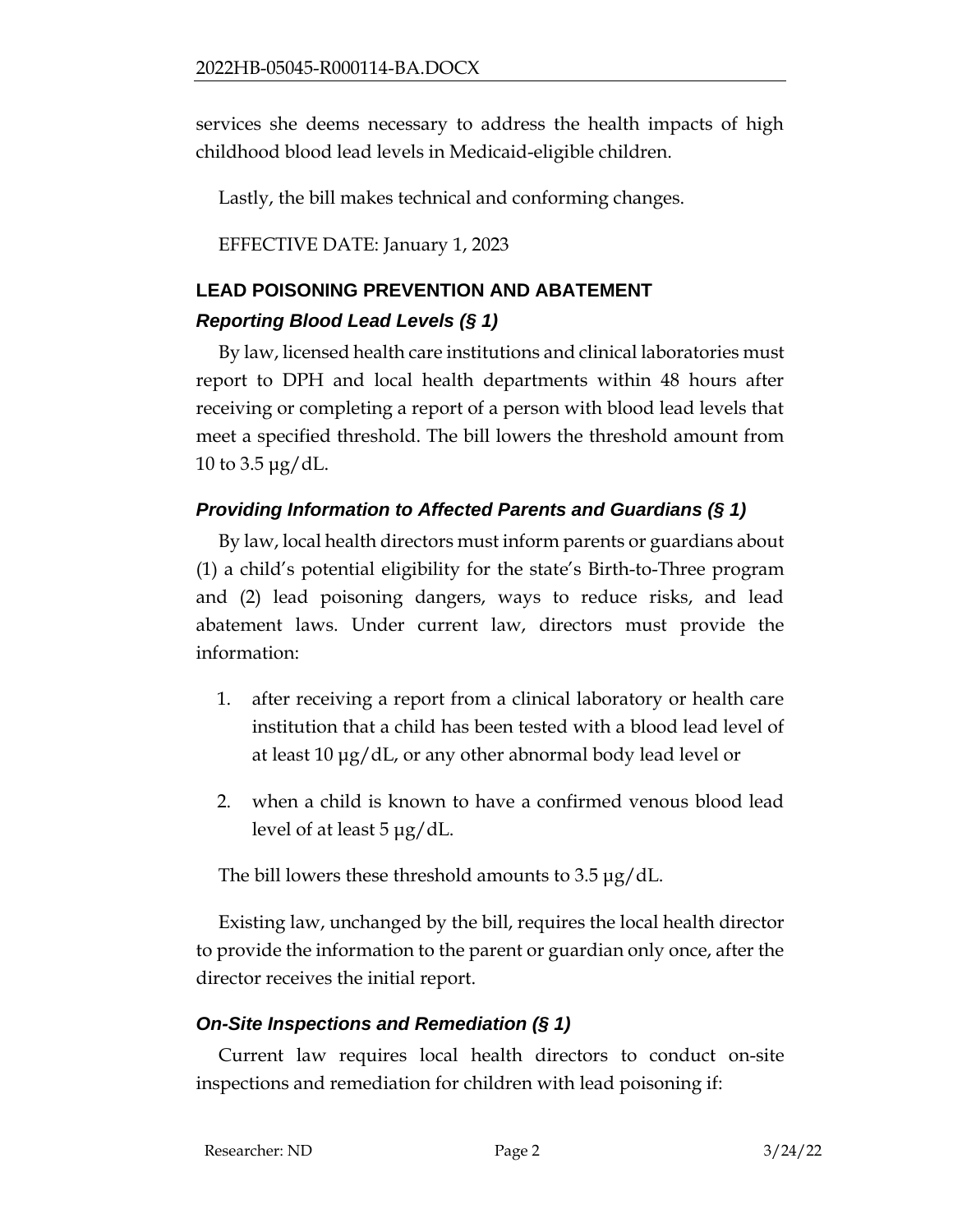- 1. one percent or more of Connecticut children under age six have reported blood levels of at least 10 μg/dL (directors must take these actions for children who meet this threshold in two tests taken at least two months apart) or
- 2. a child has a confirmed venous blood level of 15 to 20 μg/dL in two tests taken at least three months apart.

The bill eliminates the first requirement and lowers the threshold for the second requirement to between (1) 10 and 15 ug/dL before January 1, 2024, and (2) 5 and 10 ug/dL from January 1, 2024, to December 31, 2024. (It appears that these inspections and remediation stop after this date, but the required epidemiological investigation and related actions continue; see below.)

## *Epidemiological Investigations (§ 2)*

By law, if a local health director receives a report that a person's blood lead level exceeds a certain threshold, the director must conduct an epidemiological investigation of the lead source. The bill lowers the threshold amount as follows:

- 1. from 20 to 15 μg/dL from January 1, 2023, to December 31, 2023;
- 2. from 15 to 10 μg/dL from January 1, 2024, to December 31, 2024; and
- 3. from 10 to 5 μg/dL starting January 1, 2025.

Existing law, unchanged by the bill, requires the director to then take action necessary to prevent further lead poisoning, including ordering abatement and trying to find temporary housing for residents when the lead hazard cannot be removed from their dwelling within a reasonable time.

The bill specifies that the law does not prohibit a local health director from conducting an epidemiological investigation in cases of blood lead levels lower than the minimum amounts listed above.

## *Primary Care Provider Testing (§ 3)*

Researcher: ND Page 3 3/24/22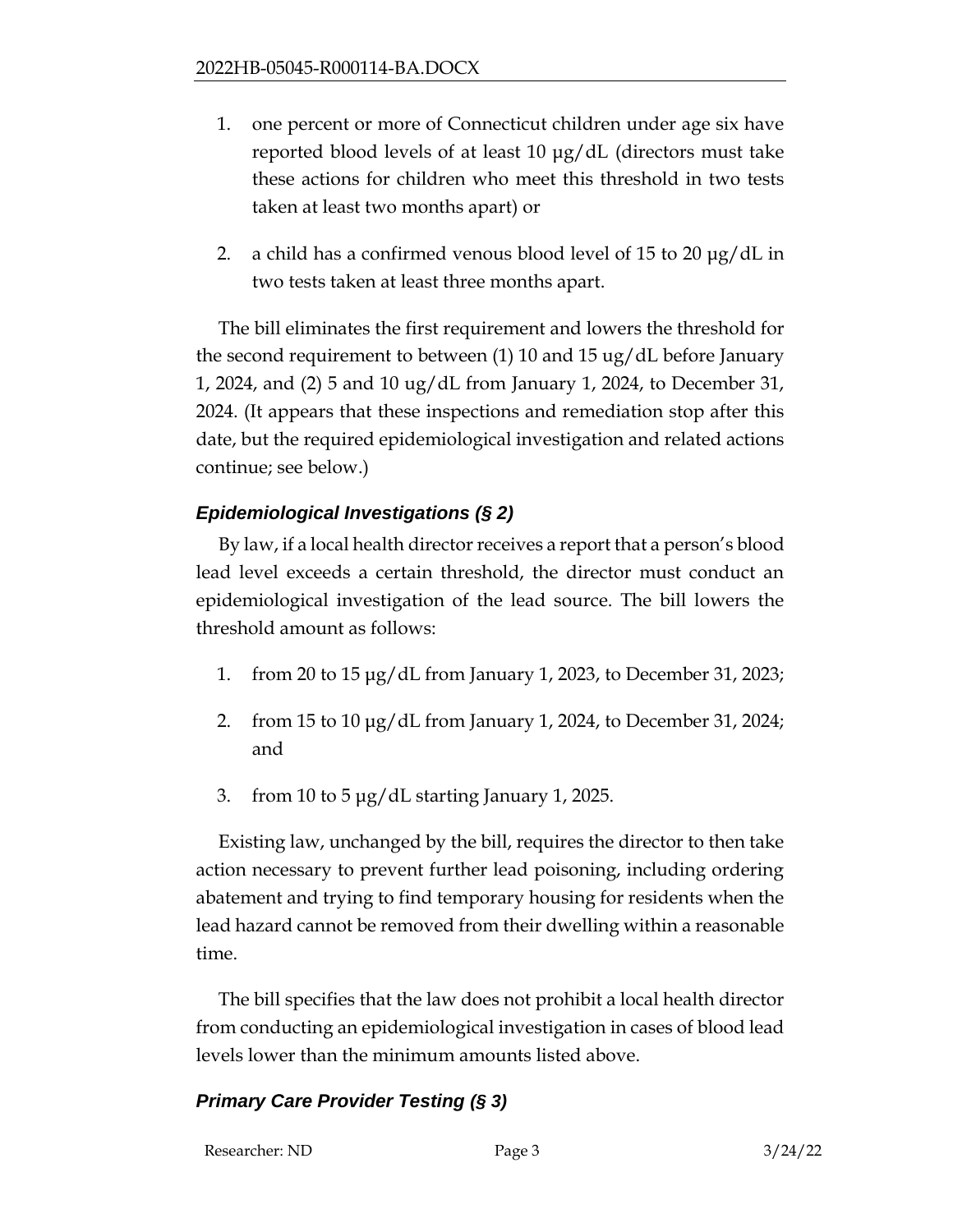The bill requires primary care providers who provide pediatric care, other than hospital emergency departments, to conduct annual lead testing for children ages 36 to 72 months who DPH determines to be at an elevated risk of lead exposure based on a child's enrollment in HUSKY or residence in a municipality with an elevated risk of lead exposure. Under the bill, DPH makes this determination of higher-risk municipalities based on factors such as the prevalence of (1) housing built before January 1, 1960, or (2) children with blood lead levels greater than 5 ug/dL.

Existing law, unchanged by the bill, already requires primary care providers to perform lead testing on (1) all children ages 9 to 35 months, in accordance with the Advisory Committee on Childhood Lead Poisoning Prevention recommendations, (2) all children ages 36 to 72 months who have never been screened, and (3) any child under 72 months if the provider determines it is clinically indicated under the advisory committee's recommendations.

#### **§ 4 — MEDICAID STATE PLAN AMENDMENT**

The bill requires the DSS commissioner to seek federal authority to amend the state Medicaid plan to add services she determines are necessary and appropriate to address the health impacts of high childhood blood lead levels in those eligible for Medicaid. She must do this within available appropriations and to the extent federal law allows.

Under the bill, these additional services may include case management, lead remediation, follow-up screenings, referrals to other available services, and other Medicaid-covered services the commissioner deems necessary.

In determining which services to add to the Medicaid program, the bill requires the commissioner to coordinate them with the services already covered under the program.

#### **BACKGROUND**

#### *Federal Centers for Disease Control and Prevention (CDC) Recommendation*